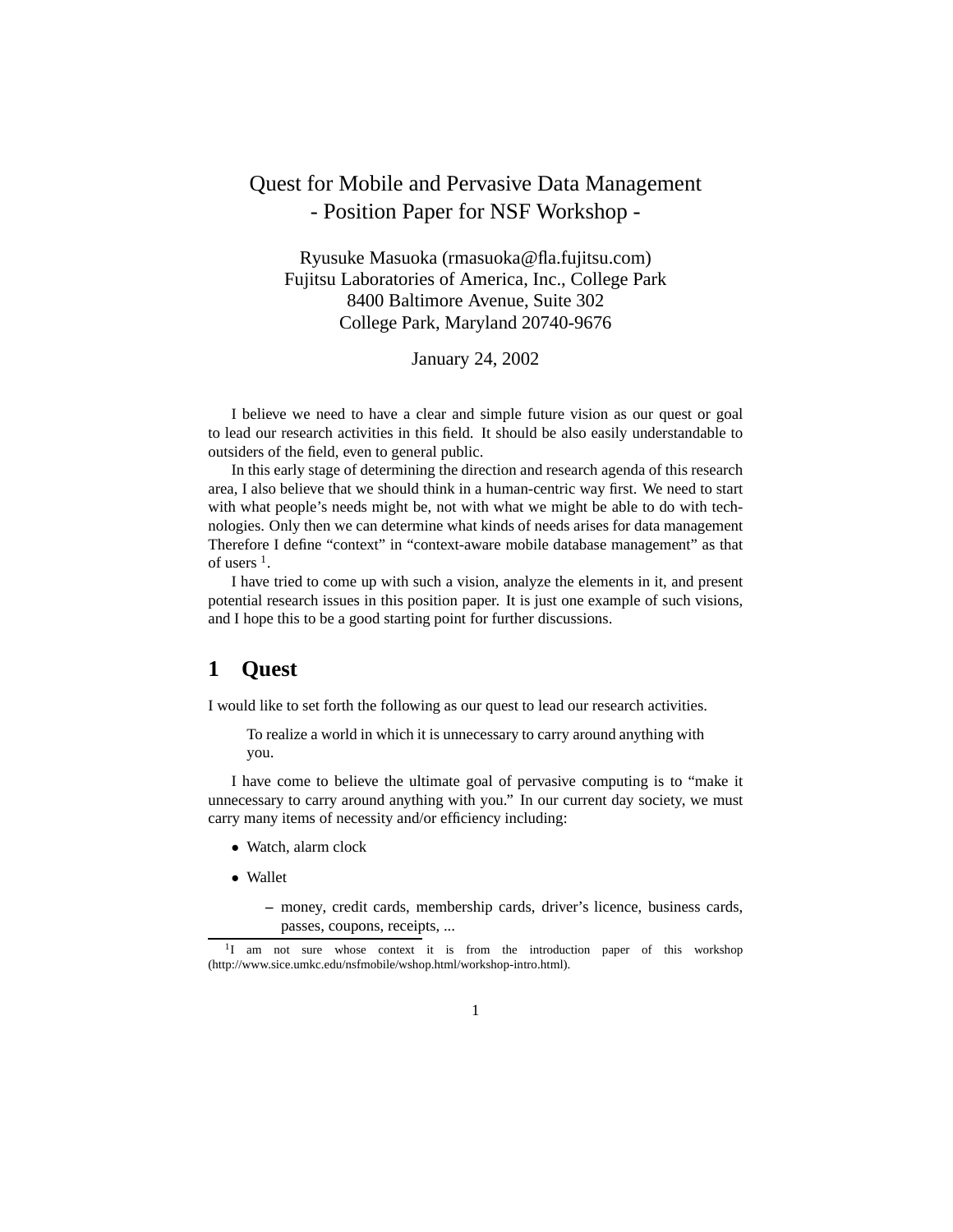- *•* Cell phone, paper
- *•* Laptop computer, PDA
- *•* (Digital) camera, audio recorder
- *•* Document, Planner
- *•* (Blank) paper, pen, marker, pencil, post-it note
- *•* Keys (for houses, cars, offices, ...)

If computing becomes as pervasive to its full potential, there will be no need to carry these items at any time. If computing is ubiquitous and fully connected, you will get the same functionalities provided by the above items from the pervasive computing infrastructure.

Think about a king. Does he need to carry anything around? Entourage will take care of everything. Why not us? <sup>2</sup> With networked computing, sensors, and actuators, it should be possible for us, too.

You can be identified from a distance using biometric technologies such as face recognition. This eliminates the need for such things as membership cards, driver's license, and passes. With devices connected to the network and identification provided above, there should be no need for money, credit cards, name cards, and keys. With displays and speakers/micro phones already in cars and at places such as home, kiosks, offices, and hotels, we can get rid of watches, cell phones, PDA's, laptops, and documents.

## **2 Research Issues**

First I try to categorize the purpose of the things we carry around. The categorization is not complete nor perfect and subject to further discussion.

**Proof of rights, privileges, or accesses to resources:** money, credit cards, membership cards, driver's licence, passes, coupons, keys (for houses, cars, offices, ...)

**Access to information/transaction from potentially insecure environments:**

- **Private information:** PDA (schedule, contacts, ...), laptop computers (data, documents, ...), documents, alarm clock (your scheduled time), planner
- **Public information (for free or cost):** Watch (Current time), PDA's, laptop computers (Web, weather, news, stocks, ...)

**Transaction:** Vending, tolls, ...

**Communication to other people:** Cell phone (voice, video), pager, emails on laptop computer/PDA, IM on laptop computer/PDA

<sup>&</sup>lt;sup>2</sup>As for food, we are eating many of what only kings could eat.